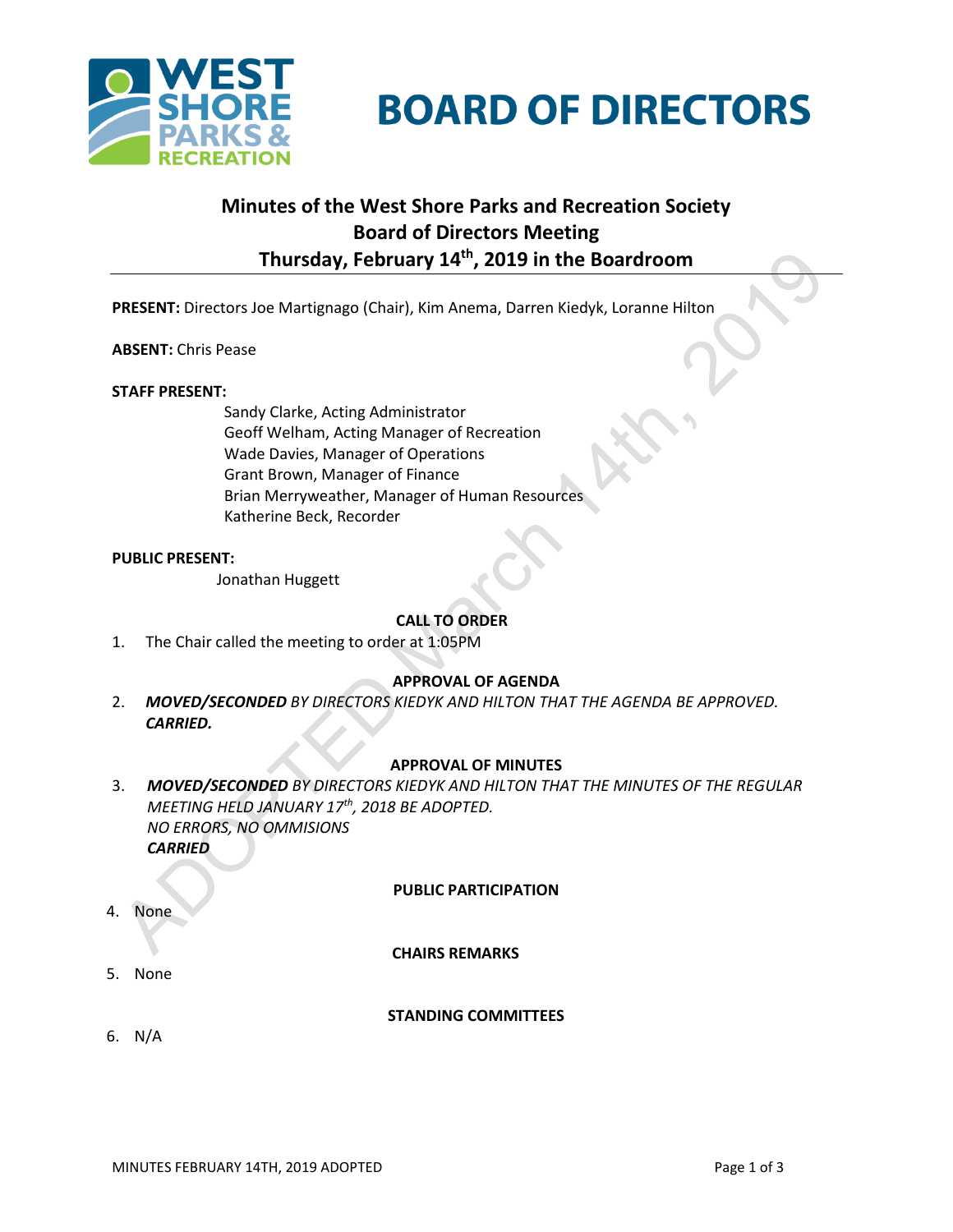#### **OLD BUSINESS**

## **7. a) Staff report on advertising at the Q Centre:**

*Wade Davies, Manager of Operations discussed the additional advertising opportunities at the Q Centre as presented in the staff report.*

*MOVED/SECONDED BY DIRECTORS KIEDYK AND HILTON THAT STAFF PROCEED WITH DEVELOPING ADDITIONAL ADVERTISING AGREEMENTS IN THE Q CENTRE ARENA AS OUTLINED IN THE REPORT, PROVIDING THE AGREEMENTS DO NOT EXTEND BEYOND 2020. CARRIED.*

## **NEW BUSINESS**

#### **8. a) GVPL LOA vs. JDF Library Agreement**

*Wade Davies, Manager of Operations commented on the following:*

The JDF Library Agreement states that all JDF Library building maintenance and utilities would be recorded throughout the year, with the JDF Library invoiced for all expenses. This agreement ended in 2013, but staff were directed by GVPL staff to continue along the terms of the previous agreement in the interim.

The new GVPL LOA which was authorized in 2017 states that owners are responsible for all maintenance and operational costs aside from utilities. If WSPR is to bear the cost of the additional JDF Library maintenance, it will be an increase to our operating expenses of approximately \$46,000 in 2019.

There was discussion among the directors about the need to develop a new JDF Library Agreement to address JDF Library maintenance and operational costs.

*MOVED/SECONDED BY DIRECTORS ANEMA AND KIEDYK THAT WSPR STAFF CONTACT GVPL STAFF TO RE-ESTABLISH THE JDF LIBRARY LEASE AND MAINTENANCE AGREEMENT TO INCLUDE TERMS FROM THE PREVIOUS AGREEMENT, INCLUDING 100% COST RECOVERY OF JDF LIBRARY OPERATIONAL COSTS. CARRIED.*

#### **FOR INFORMATION**

## 9. **a) Administrator's Report**

*Sandy Clarke, Acting Administrator highlighted the following:*

Recruitment is now complete for our Acting Aquatic/Fitness Coordinator position and the successful candidate was Katherine Beck. The recruitment of the Manager of HR will begin this month, as Brian Merryweather will be retiring in April. Brian has been an incredible asset to our organization. We hope to have this position filled by the middle of April.

The Infrastructure grant was successfully submitted for the JDF Arena, and work would be done in 2021 if we are successful with our application.

January is a busy time for programs with many people initiating a new fitness routine as part of New Year's Resolutions. Aquatic staff have recently completed a revision of procedures to include new national standards, which were implemented in January. WSPR has once again